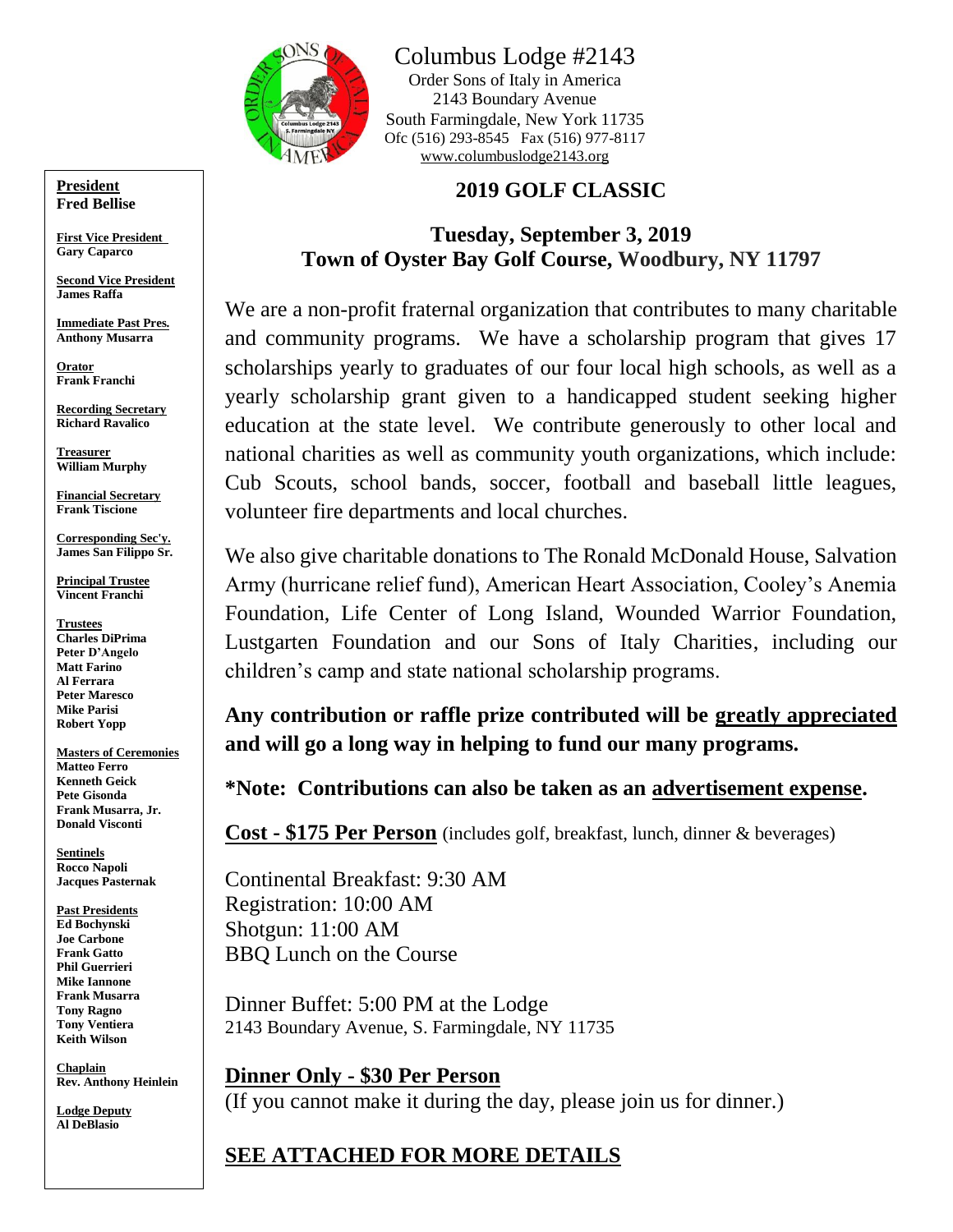## **2019 GOLF CLASSIC**

**Tuesday, September 3, 2019 Town of Oyster Bay Golf Course 1 S Woods Rd, Woodbury, NY 11797**

# **SPONSOR PACKAGES**

| <b>Hole Sponsor</b>      | \$150 | <b>Cart Sponsor</b>            | \$1,000 |
|--------------------------|-------|--------------------------------|---------|
| <b>Breakfast Sponsor</b> | \$500 | <b>Dinner Sponsor</b>          | \$1,500 |
| <b>Lunch Sponsor</b>     | \$500 | <b>Raffle Prize/Donation -</b> |         |
|                          |       | At your generous discretion    |         |

# **SPONSOR SPECIAL PACKAGES**

| <b>Foursome and Hole Sponsor</b>      | \$850   |
|---------------------------------------|---------|
| <b>Foursome and Breakfast Sponsor</b> | \$1,200 |
| <b>Foursome and Lunch Sponsor</b>     | \$1,200 |
| <b>Foursome and Cart Sponsor</b>      | \$1,500 |
| <b>Foursome and Dinner Sponsor</b>    | \$2,000 |

Please join us for a round of golf, food, raffles and prizes along with great company!

Please respond by filling out the attached form along with your check no later than August 1, 2019, check payable to: *Columbus Lodge #2143.*

If you like to sponsor, donate or have any other questions, please call Matteo at 516-582-4920 or Robert at 516-297-4323.

> Ciao a tutti! Matteo Ferro and Robert Yopp